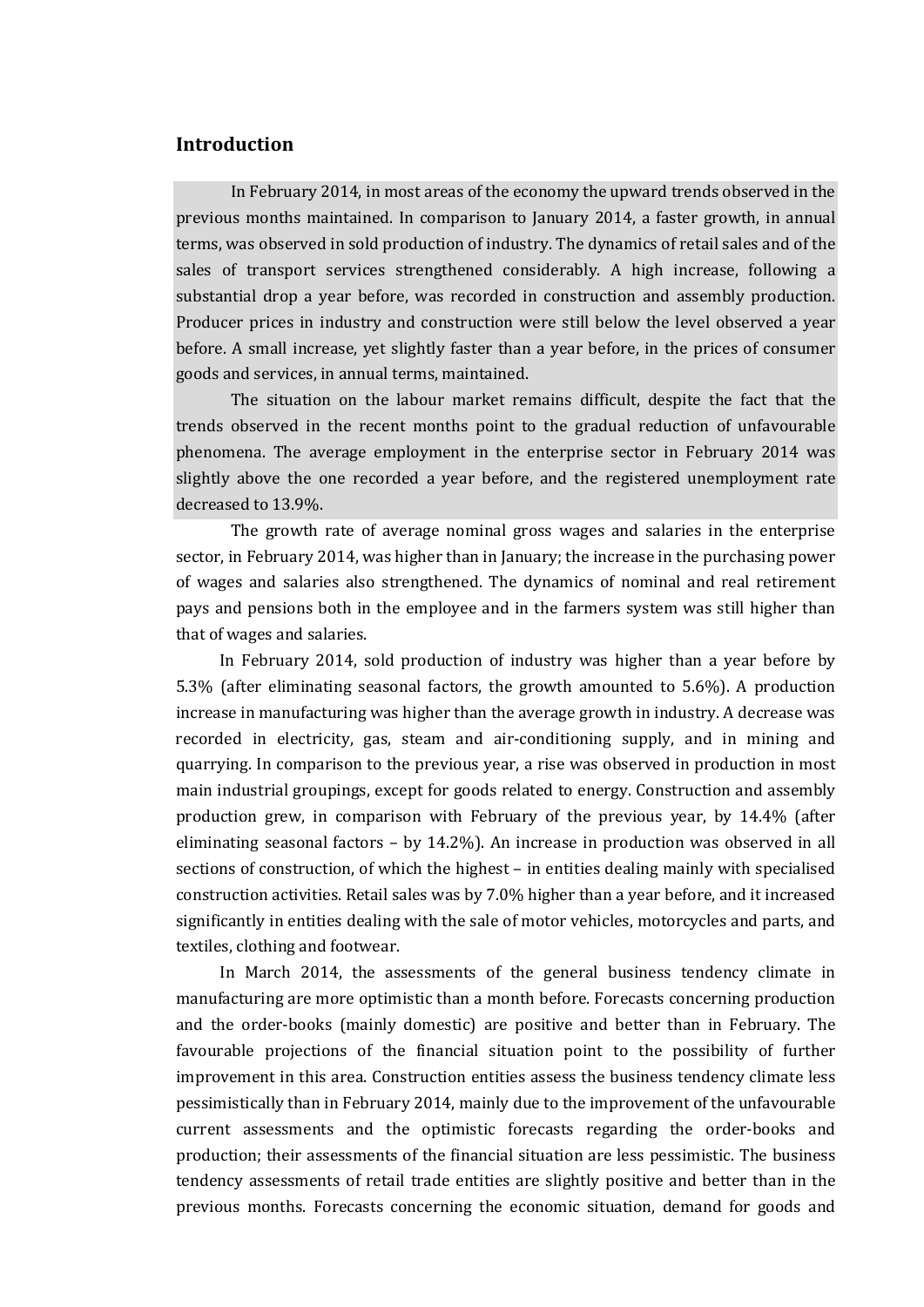sales are favourable (against the negative ones in February 2014), with less pessimistic indications concerning the current and forecasted financial situation. Forecasts concerning employment (in manufacturing employment can grow slowly, while in construction and retail trade it can be limited to a lesser extent than it was expected a month before).

In 2013, the financial results of non-financial enterprises were better than a year before. A growth in net profit and a considerable limitation of net loss were observed. After a substantial decrease in 2012, the financial result on economic activity, and the gross and net financial results grew considerably. The higher dynamics of revenues from total activity in relation to the costs of obtaining revenues caused a slight improvement in the cost level indicator (from 95.8% to 95.5%). The gross and net profitability rates were slightly higher than in 2012, and so was the financial liquidity indicator of the 1st degree, while the financial liquidity indicator of the 2<sup>nd</sup> degree dropped. The share of number of enterprises with net profit in the total number of enterprises increased. The economic and financial relations of exporters were better than in 2012, and more favourable than for the surveyed enterprises.

Investment outlays of the enterprises surveyed (in constant prices) in 2013 increased, in comparison with the previous year, by 6.1% (following a slight drop in 2012). A more considerable growth was observed in the outlays on buildings and structures than on purchases. Outlays of entities with foreign capital participation grew slower than average. The number of newly started investments in total and their estimate value increased considerably, following a drop observed a year before.

The dynamics of commodity turnover in foreign trade (calculated in PLN), in January 2014, was much higher than the low one recorded a year before. The value of turnover with all groups of countries increased, except for exports to the Central and Eastern European countries. The balance of total trade turnover was positive (against the negative one observed in the previous years).

In February 2014, on the agricultural market the prices of cereals, pigs and cattle for slaughter were lower than a year before. Considerable increases were recorded in the prices of milk, which were higher than in February of the previous year, as well as in the prices of potatoes and poultry for slaughter. The profitability of pigs fattening index worsened in comparison with the previous month, and was only slightly higher than a year before.

After two months of 2014, the State Budget closed with a deficit of PLN 11.7 billion, accounting for 24.7% of the amount assumed in the Budget Act for 2014. Revenues amounted to PLN 48.7 billion, and expenditures – to PLN 60.4 billion (respectively 17.5% and 18.6% of the plan).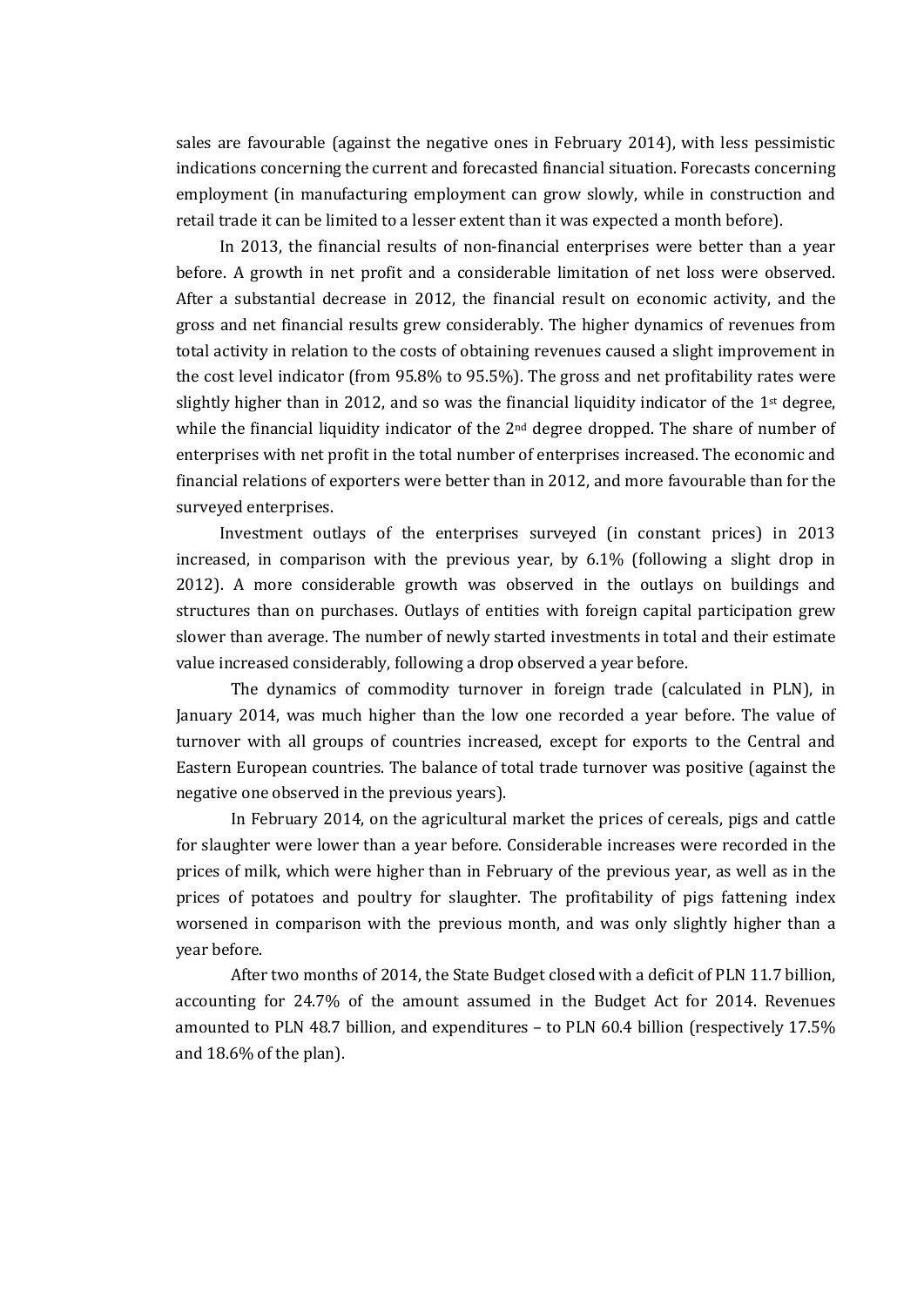## **SELECTED INDICATORS REGARDING THE ECONOMIC SITUATION OF THE COUNTRY**

| Specification<br>$a - 2013$                                                             | Ι            | $\mathbf{I}$ | Ш       | IV      | V       | VI      | VII     | VIII    | IX      | X       | XI      | XII     |
|-----------------------------------------------------------------------------------------|--------------|--------------|---------|---------|---------|---------|---------|---------|---------|---------|---------|---------|
| $b - 2014$                                                                              |              |              |         |         |         |         |         |         |         |         |         |         |
| Paid employment in the enterprise sector <sup>1</sup>                                   |              |              |         |         |         |         |         |         |         |         |         |         |
|                                                                                         | 5507         | 5497         | 5489    | 5478    | 5479    | 5488    | 5489    | 5494    | 5495    | 5500    | 5501    | 5491    |
| b                                                                                       | 5506         | 5508         |         |         |         |         |         |         |         |         |         |         |
| Registered unemployed persons (in thous. persons; end of period) a                      | 2296         | 2337         | 2315    | 2256    | 2176    | 2109    | 2093    | 2083    | 2083    | 2075    | 2116    | 2158    |
| b                                                                                       | 2261         | 2256         |         |         |         |         |         |         |         |         |         |         |
|                                                                                         | 14,2         | 14,4         | 14,3    | 14,0    | 13,6    | 13,2    | 13,1    | 13,0    | 13,0    | 13,0    | 13,2    | 13,4    |
| b                                                                                       | 14,0         | 13,9         |         |         |         |         |         |         |         |         |         |         |
| Average monthly nominal gross wage and salary in the enterprise sector <sup>1</sup> (in |              |              |         |         |         |         |         |         |         |         |         |         |
|                                                                                         | 3680,30      | 3709,99      | 3832,81 | 3830,89 | 3699,67 | 3808,63 | 3830,07 | 3760,45 | 3770,91 | 3834,17 | 3897,88 | 4221,50 |
| b                                                                                       | 3805,28      | 3856,56      |         |         |         |         |         |         |         |         |         |         |
|                                                                                         | 89,5         | 100,8        | 103,3   | 99,9    | 96,6    | 102,9   | 100,6   | 98,2    | 100,3   | 101,7   | 101,7   | 108,3   |
| b                                                                                       | 90,1         | 101,3        |         |         |         |         |         |         |         |         |         |         |
| corresponding month                                                                     |              |              |         |         |         |         |         |         |         |         |         |         |
|                                                                                         | 100,4        | 104,0        | 101,6   | 103,0   | 102,3   | 101,4   | 103,5   | 102,0   | 103,6   | 103,1   | 103,1   | 102,7   |
| b                                                                                       | 103,4        | 104,0        |         |         |         |         |         |         |         |         |         |         |
| Average monthly real gross wage and salary in the enterprise sector <sup>1</sup>        |              |              |         |         |         |         |         |         |         |         |         |         |
| corresponding month                                                                     |              |              |         |         |         |         |         |         |         |         |         |         |
|                                                                                         | 98,7         | 102,8        | 100,6   | 102,2   | 101,8   | 101,1   | 102,4   | 100,9   | 102,6   | 102,3   | 102,5   | 102,1   |
| b                                                                                       | 103,0        | 103,3        |         |         |         |         |         |         |         |         |         |         |
| Average monthly real gross retirement pay and pension:                                  |              |              |         |         |         |         |         |         |         |         |         |         |
| from non-agricultural social security system                                            |              |              |         |         |         |         |         |         |         |         |         |         |
|                                                                                         | 104,1        | 104,0        | 104,3   | 104,5   | 104,6   | 104,9   | 103,9   | 104,1   | 104,0   | 104,4   | 104,4   | 104,8   |
| b                                                                                       | 103,9        | 104,3        |         |         |         |         |         |         |         |         |         |         |
| of farmers                                                                              |              |              |         |         |         |         |         |         |         |         |         |         |
|                                                                                         | 106,7        | 107,2        | 104,7   | 104,8   | 105,3   | 105,5   | 104,3   | 104,5   | 104,4   | 104,7   | 105,0   | 105,0   |
| b                                                                                       | 103,7        | 103,8        |         |         |         |         |         |         |         |         |         |         |
| Price indices of consumer goods and services:                                           | 100,1        | 100,0        | 100,2   | 100,4   | 99,9    | 100,0   | 100,3   | 99,7    | 100,1   | 100,2   | 99,8    | 100,1   |
| b                                                                                       | 100,1        | 100,1        |         |         |         |         |         |         |         |         |         |         |
| corresponding month                                                                     |              |              |         |         |         |         |         |         |         |         |         |         |
|                                                                                         | 101,7        | 101,3        | 101,0   | 100,8   | 100,5   | 100,2   | 101,1   | 101,1   | 101,0   | 100,8   | 100,6   | 100,7   |
| b                                                                                       | 100,5        | 100,7        |         |         |         |         |         |         |         |         |         |         |
| Price indices of sold production of industry:                                           | 100,1        | 100,0        | 100,2   | 100,6   | 100,5   | 100,5   | 100,8   | 100,5   | 100,5   | 100,7   | 100,5   | 100,7   |
| a                                                                                       | 100,1        | 100,2        |         |         |         |         |         |         |         |         |         |         |
| b                                                                                       |              |              |         |         |         |         |         |         |         |         |         |         |
| corresponding month                                                                     |              |              |         |         |         |         |         |         |         |         |         |         |
|                                                                                         | 100,0        | 100,3        | 99,7    | 99,3    | 100,1   | 100,7   | 100,2   | 99,7    | 100,1   | 99,3    | 99,7    | 99,9    |
| b                                                                                       | 100,0        | 99,9         |         |         |         |         |         |         |         |         |         |         |
| Price indices of construction and assembly production:                                  | 98,8         | 99,7         | 99,3    | 97,9    | 97,5    | 98,7    | 99,2    | 98,9    | 98,6    | 98,6    | 98,5    | 99,0    |
|                                                                                         | 99,0         | 98,6         |         |         |         |         |         |         |         |         |         |         |
| b                                                                                       |              |              |         |         |         |         |         |         |         |         |         |         |
| corresponding month                                                                     |              |              |         |         |         |         |         |         |         |         |         |         |
|                                                                                         | 99,8         | 99,8         | 99,8    | 99,9    | 99,8    | 99,9    | 99,9    | 99,8    | 99,9    | 99,9    | 99,9    | 99,9    |
| b                                                                                       | 99,8<br>98,6 | 99,8<br>98,4 | 98,2    | 98,1    | 98,0    | 98,0    | 98,1    | 98,1    | 98,2    | 98,2    | 98,3    | 98,3    |
|                                                                                         | 98,3         | 98,4         |         |         |         |         |         |         |         |         |         |         |
|                                                                                         |              |              |         |         |         |         |         |         |         |         |         |         |

1 Data concern economic entities employing more than 9 persons.